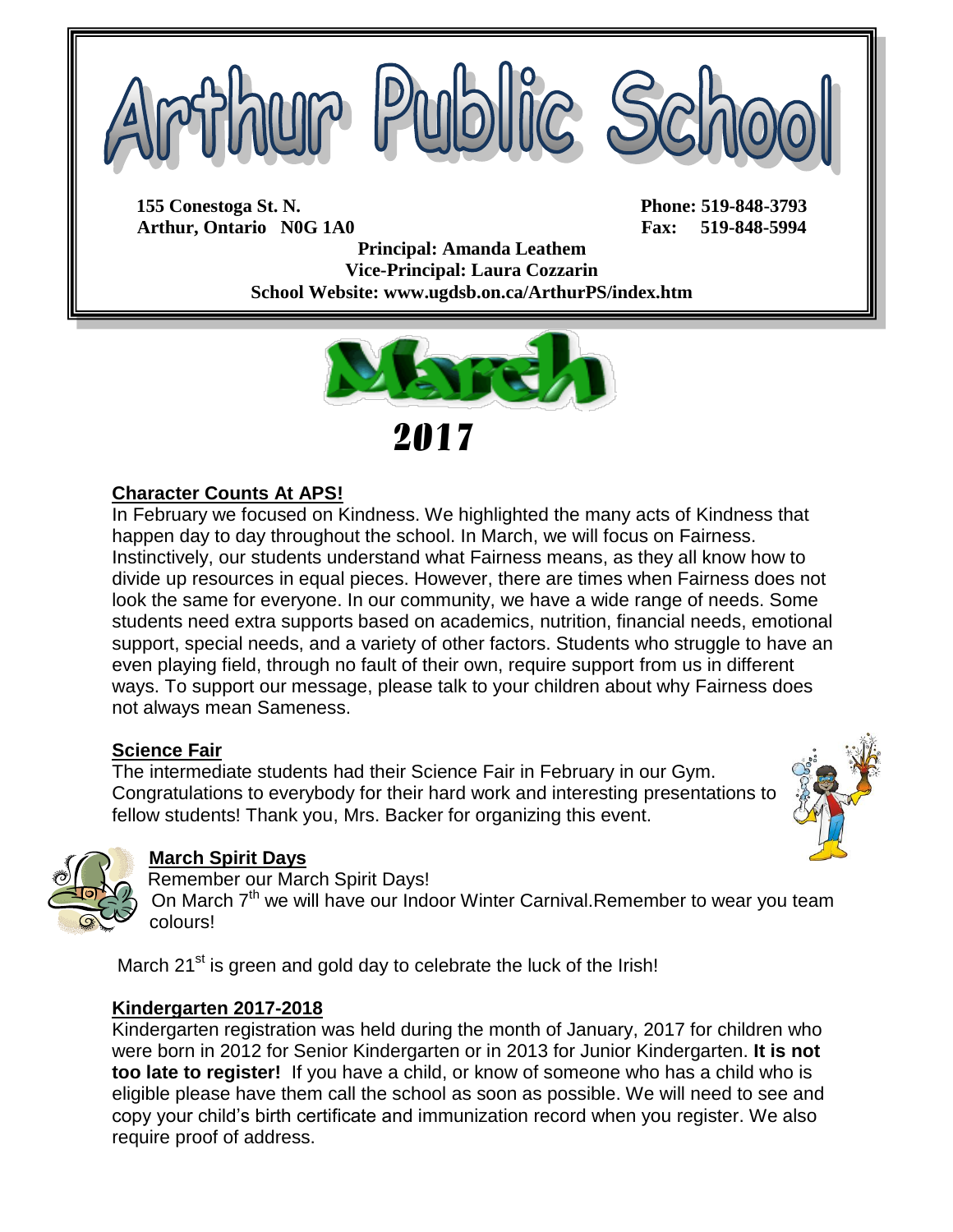#### **Live Free Day-Snack Program**

Just a reminder that Friday, March 3<sup>rd</sup> is Live Free and Smoothie Day! Students will be bringing home their Live Free cards on Wednesday, March 1<sup>st</sup>. Please consider donating a toonie to our snack program. Our goal is to raise \$250, which will buy 1 week of healthy snacks. Thank you for your support. You can also go online to make a donation. <http://childrensfoundation.donorpages.com/LiveFree2016/arthurpublicschool/>

## **Arthur Public Library Programs**

## Special March Break Programmes!

**All programmes are free but registration is required. Unexplained Mysteries** (Grades 1-3) Investigate mysteries from around the world. Can you explain them? Tuesday, March 14, 2:00 - 3:00 pm

#### **Craig Douglas** (All Ages)

Get ready for a wild ride! Craig Douglas is a kinetic, frenetic comic juggler who sprints from one thrilling feat to the next. Bowling balls fly, juggling balls defy gravity and he even rides about on a six foot unicycle! Wednesday, March 15, 10:30 am



#### **Mysterious Art** (Pre-teen)

Only your imagination can solve this mystery! Come and find out where your creativity will take you!

Thursday, March 16, 2:00 - 3:00 pm

**March Break Movie** (All Ages) Bring a blanket and cuddle up for a viewing of "Moana!" Rated PG. Friday, March 17, 2:00 - 4:00 pm

**Scavenger Hunt** (All Ages) Big Foot, Sasquatch, Yeti or the Abominable Snowman...which mysterious creature is leaving giant footprints throughout the library? March 11 to 18 during branch hours

**March Make-and-Take** (All Ages) Create a Mysterious craft to take home. March 11 to 18 during branch hour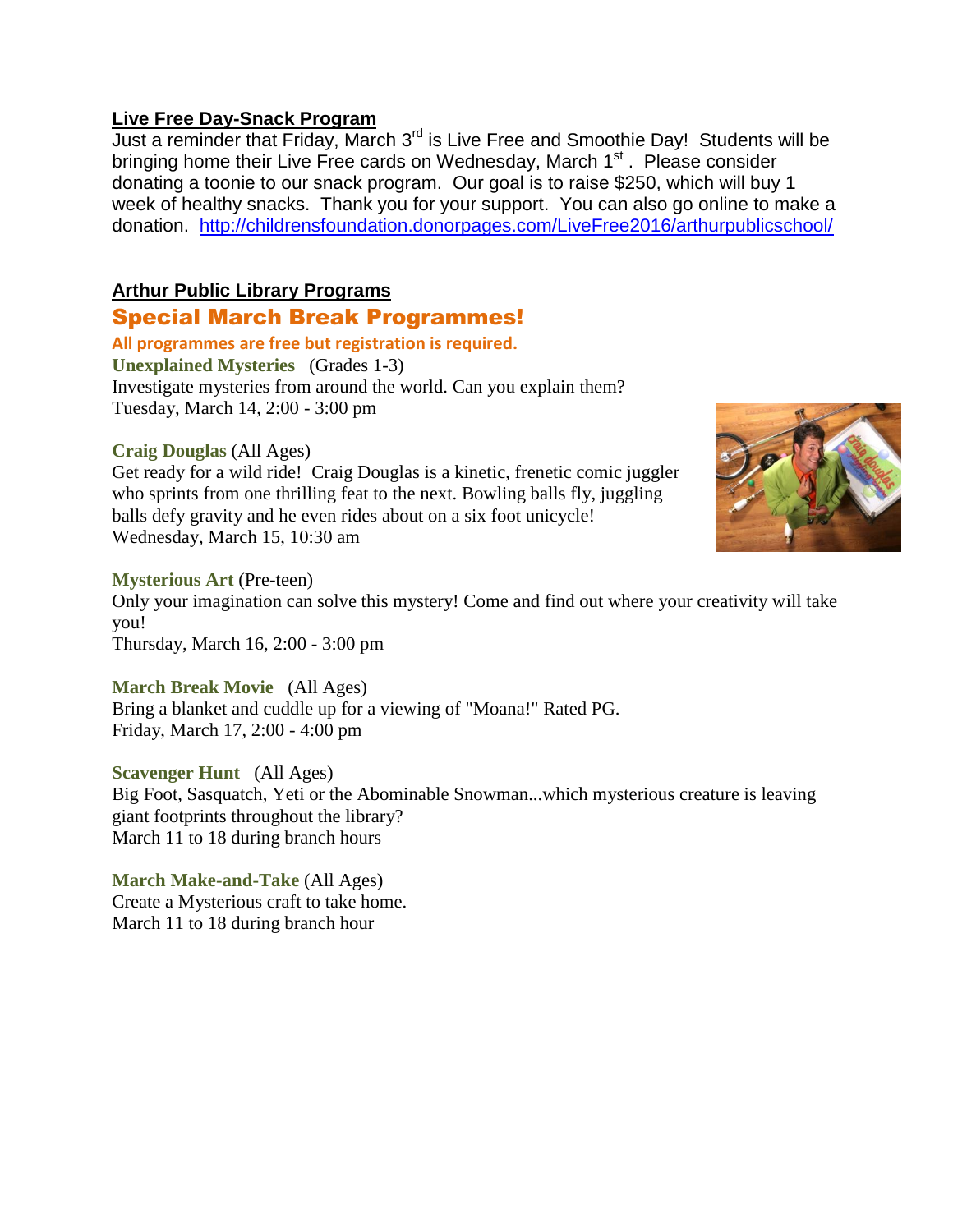

Your Child's Hearing is Important!

Seventy-five percent of a child's day is spent listening; listening to complex language, directions and instructions which need to be comprehended. Being able to hear peers is important for developing social skills and friendships. That is why it is important that any hearing difficulty be discovered as soon as possible because even mild hearing loss can put a child at risk for academic and communication difficulties. **Audiologists** are experts who assess hearing sensitivity and functioning that provides a window into the language/listening parts of the brain. Since listening is a critical learning skill, test results can be helpful in planning a program of intervention. Students who wear hearing aids, cochlear implants, or use personal FM systems should routinely visit an Audiologist to have their equipment checked. If you suspect your child has difficulty with hearing or attention it is recommended that you have your child tested by an **Audiologist.** To find an Audiologist in your community, visit the website of the College of Audiologists and Speech Language Pathologists of Ontario [\(www.CASLPO.com\)](http://www.caslpo.com/) and click on "Find an Audiologist" and search for Private Practice. At UGDSB you can call 519-941-6191 ext. 231 for information.

# **Digital Saturday returns this March!**

All parents in the UGDSB are invited to attend Digital Saturday, which will be hosted at JD Hogarth PS in Fergus.

See a variety of technology used in the UGDSB. Meet with Special Education staff to learn more about how they support all students. Discover the rich online digital resources available to your children from home and at school.

Presentations include: devices in our schools, Homework Help, Cospaces and Ozobot, Google Apps for Education, UG2GO, Coding in the Classroom, MIT App Inventor, Grandpals, Virtual Reality, SEA, and My Blueprint.

Digital Saturday is on March 25 from 9 to 11:30 a.m.